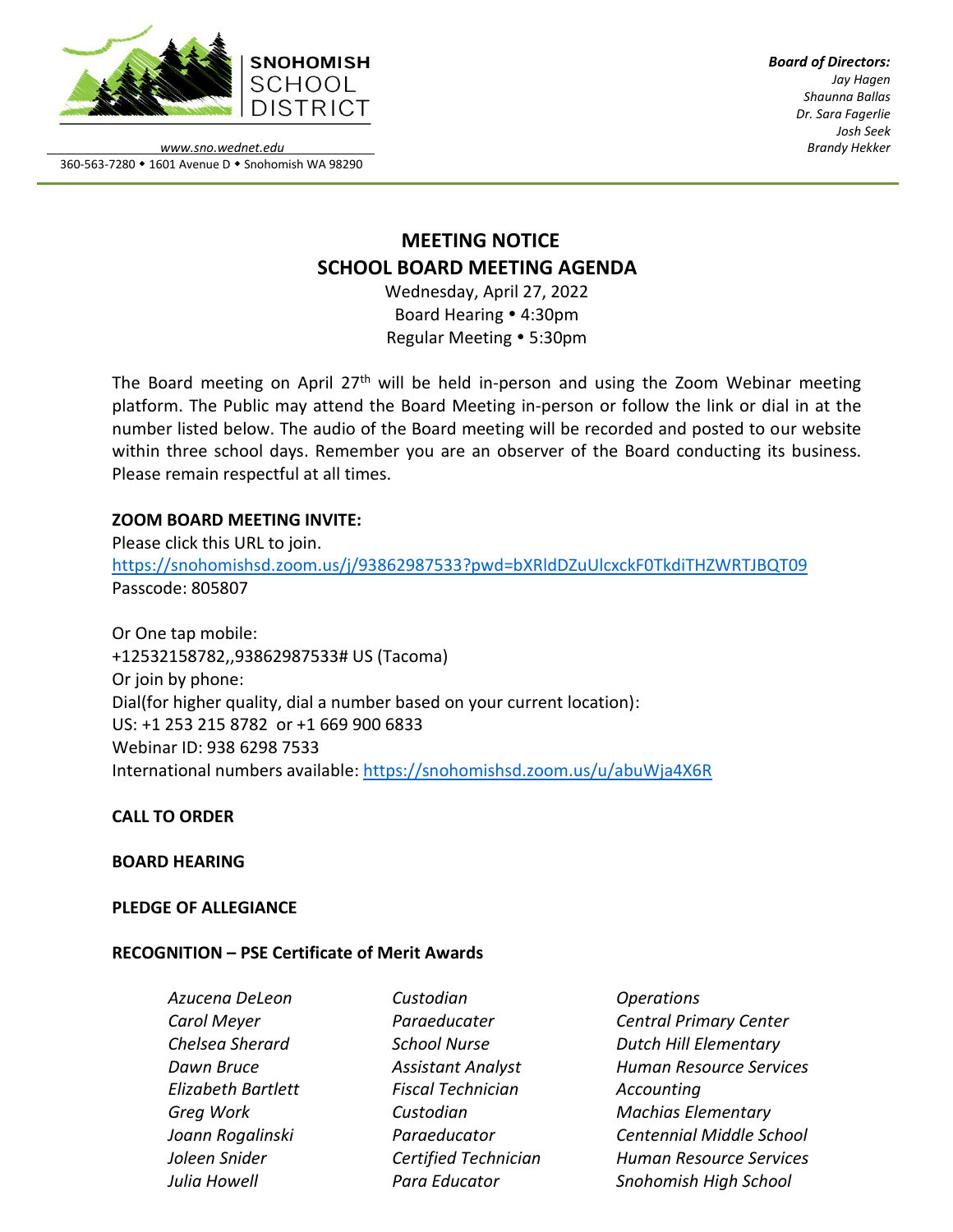|                      |                              | April 27, 2022                   |
|----------------------|------------------------------|----------------------------------|
|                      |                              | Page 2                           |
| Linda Schell         | Paraeducator                 | <b>Valley View Middle School</b> |
| Lisa Akers           | Paraeducator                 | <b>Cathcart Elementary</b>       |
| Mary Edwards         | Paraeducator                 | <b>Riverview Elementary</b>      |
| Patricia Owen        | Admin Assistant              | <b>CTE Offices</b>               |
| <b>Paul Morse</b>    | Maintenance                  | <b>Operations</b>                |
| Rene Whipple         | Admin Assistant              | Parent Partnership Program       |
| Robert Eyler         | Custodian                    | Cascade View Elementary          |
| Stephanie Mueller    | <b>Admin Assistant</b>       | Seattle Hill Elementary          |
| Susan Craiq          | <b>Main Office Secretary</b> | <b>Emerson Elementary</b>        |
| <b>Tiffany Bidne</b> | <b>Admin Assistant</b>       | <b>Totem Falls Elementary</b>    |
| <b>Tiffany Sells</b> | <b>Admin Assistant</b>       | Little Cedars Elementary         |
| <b>Tracy Hoien</b>   | Admin Asst., Counseling      | Glacier Peak High School         |

*Meeting Agenda*

#### **RECESS**

**PUBLIC COMMENT** - Citizens wishing to address the Board, are asked to please sign up using this [Public](https://www.sno.wednet.edu/site/Default.aspx?PageID=5004) [Comment](https://www.sno.wednet.edu/site/Default.aspx?PageID=5004) link prior to 4pm on the scheduled Board meeting date. Typically, each person will be allowed three minutes (timer used), addressing non-confidential issues, and will refrain from mentioning people by name. If an item is not listed on the agenda and it is regarding issues of concern about a district program and/or staff member it should be addressed through appropriate channels (staff member, administrator, Superintendent) prior to being brought to the attention of the Board.

Action **AGENDA REVISION**

Action **APPROVAL OF MINUTES**

• Regular Board Meeting – April 13, 2022

#### Action **CONSENT AGENDA**

(a) Request Approval of Warrant Issue April 1-15, 2022:

| <b>General Fund</b>                | \$1,168,831.59 |
|------------------------------------|----------------|
| Capital Projects Fund              | 14,788.75      |
| Private Purpose Trust              | 35.12          |
| Associated Student Body            | 54,222.81      |
| <b>Transportation Vehicle Fund</b> | 0.00           |
| Cost to District All Funds         | \$1,237,878.27 |

(b) Request Approval of the Personnel Report

#### **NEW BUSINESS**

Action (a) Request Approval to Purchase (5) Propane Buses from Bryson Bus Sales in the Amount of \$846,841.10 Including Sales Tax